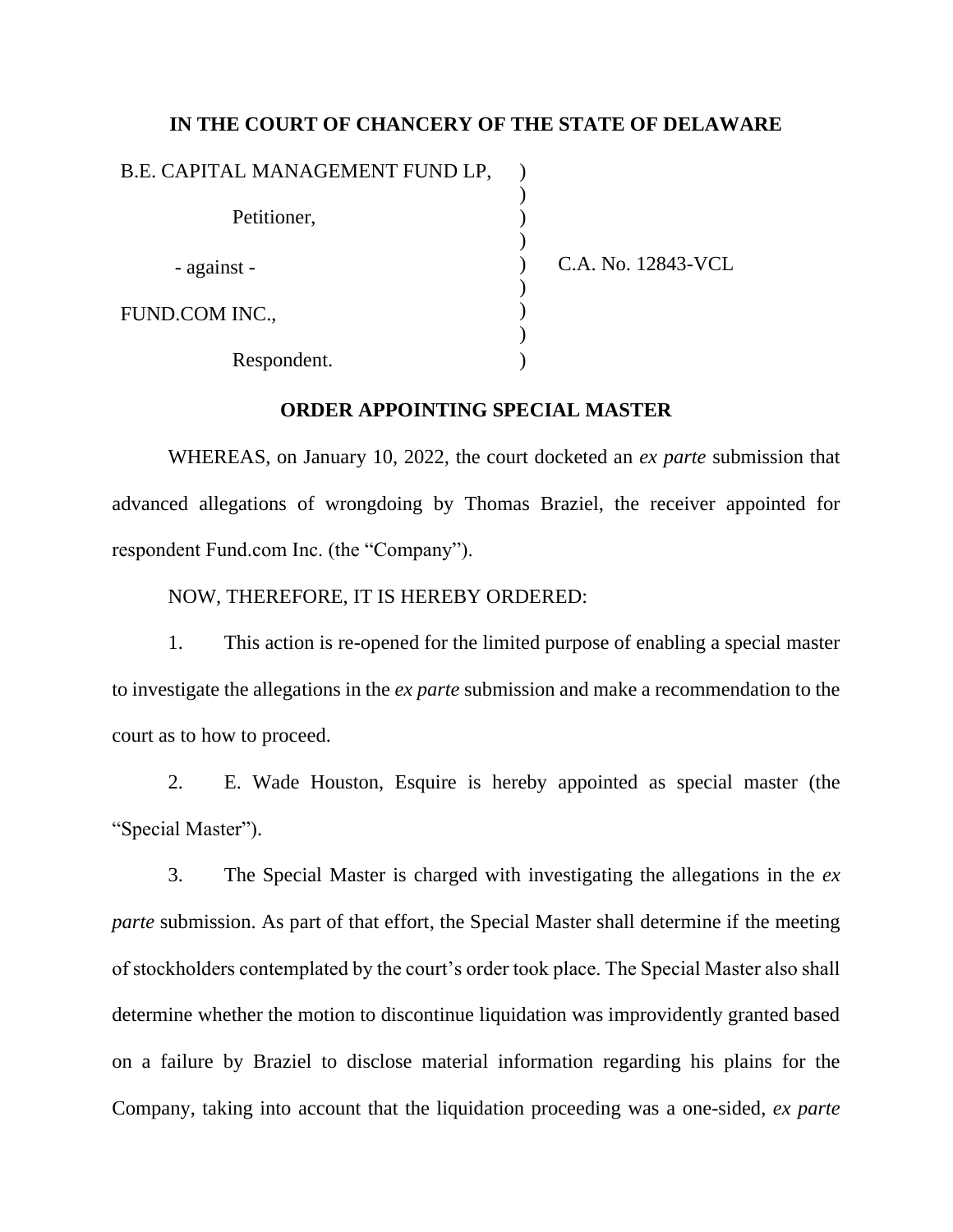affair under which petitioner's counsel had a heightened ethical duty of disclosure when making submissions to the court. *See* Del. L. R. Prof. Cond. 3.3(d). The Special Master shall determine whether Braziel has engaged in self-dealing transactions involving the Company. The Special Master shall evaluate whether Braziel used the court's processes such that the receivership proceeding resulted in an unfair outcome for the Company and its stockholders.

4. After conducting his investigation, the Special Master shall submit a report to the court. The report shall contain a recommendation as to whether further action should be taken. The Special Master will use his independent judgment. The Special Master is not required to recommend additional proceedings. If there is no substance to the allegations, or if additional proceedings are not warranted, then the Special Master will say so.

5. The Special Master shall serve at the pleasure of the court, and the provisions of this order shall remain in effect pending further order of the court. The Special Master has all powers and authority necessary to fulfill the charge set forth in this order. Included within this grant of authority are the powers to (i) communicate with the parties, (ii) require the parties to provide information, (iii) issue subpoenas and/or move for commissions, (iv) administer oaths and take testimony under oath, and (v) consult with the court *ex parte*  (without the participation of the parties).

6. The Special Master shall be compensated for his time at his customary hourly rate. At his discretion, the Special Master may make use of partners, associates, and support staff within his firm who may bill at their customary hourly rates. The Special Master also

- 2 -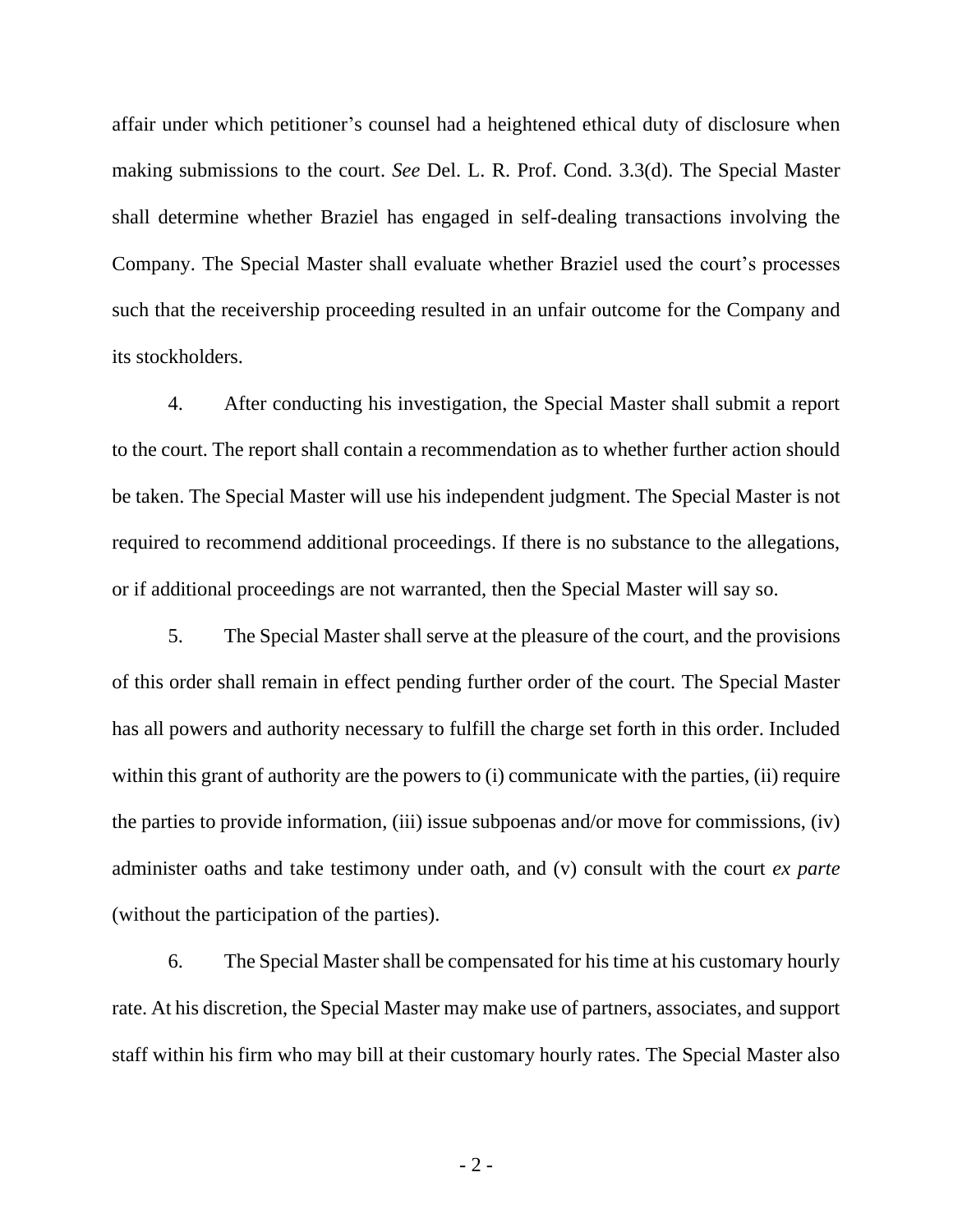will be reimbursed for out-of-pocket expenses. The amounts referred to in this paragraph are referred to collectively as "Expenses."

7. This matter is a continuation of the dissolution petition that petitioner filed. Accordingly, the Company will bear the Expenses.

8. The Special Master will provide monthly invoices to the Company. Within ten days after receiving an invoice, the Company shall make an interim payment in accordance with the payment allocation described above.

9. At the conclusion of his assignment, the Special Master shall petition the court for approval of the Expenses. If the court declines to approve any amounts previously paid, then the Special Master shall refund those amounts.

10. Any approved amounts that the Company fails to pay will be taxed as court costs and charged through the LexisNexis e-filing system.

11. The parties and their managers, members, assignees, directors, officers, employees, attorneys, and agents shall cooperate with the Special Master in the performance of his duties.

12. No party to this action, and no other person acting or purporting to act as a manager, member, assignee, director, officer, employee, attorney, or agent of a party, shall institute any proceeding in any forum other than this court challenging any action or recommendation by the Special Master.

13. The Special Master shall have no liability to the parties or any other person for actions taken in good faith pursuant to this order. In any challenge to the Special Master's actions, the Special Master is presumed to have acted in good faith. The Special

- 3 -